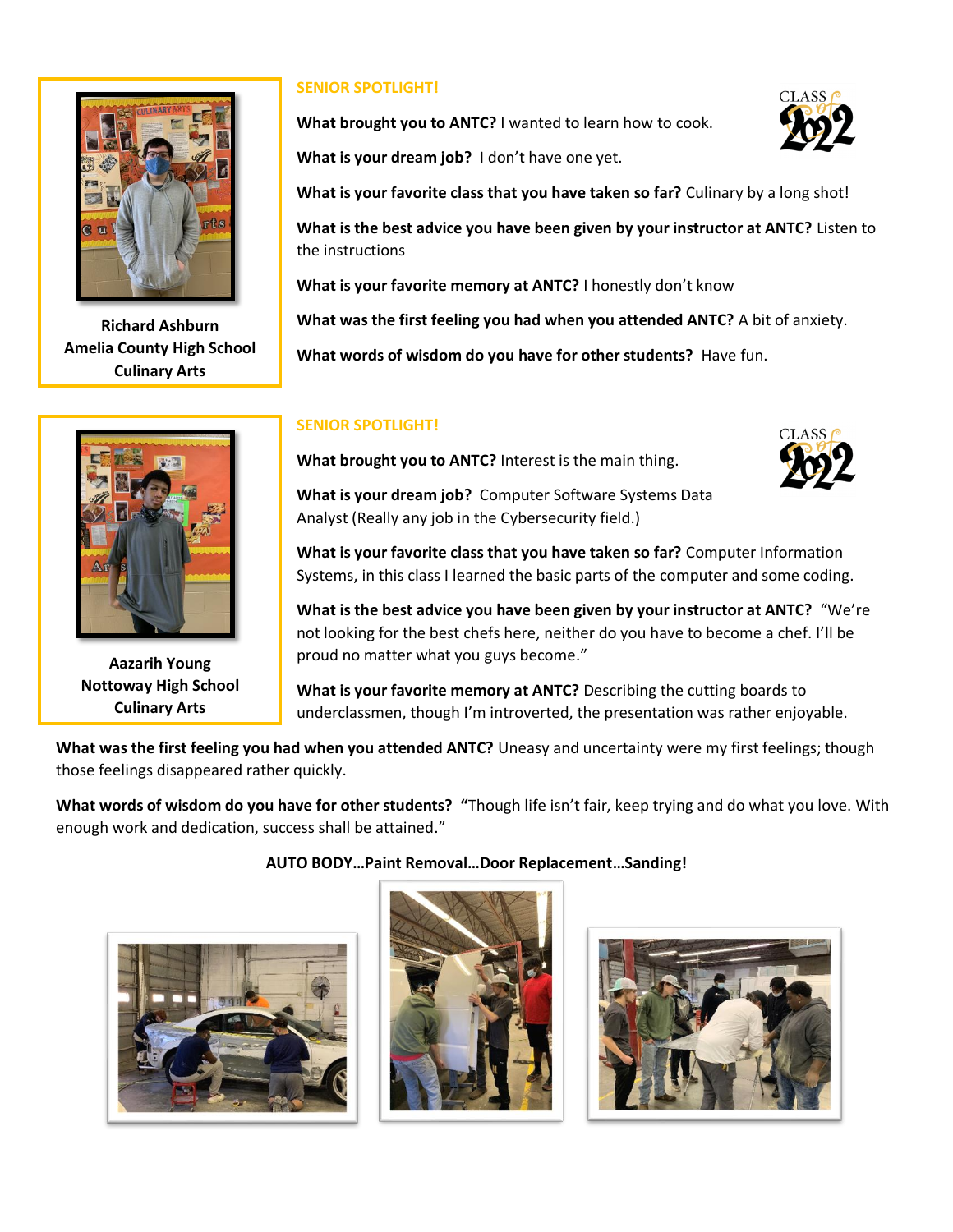# **COSMETOLOGY…Creativity!**













**CNA…Clinical Experience!**